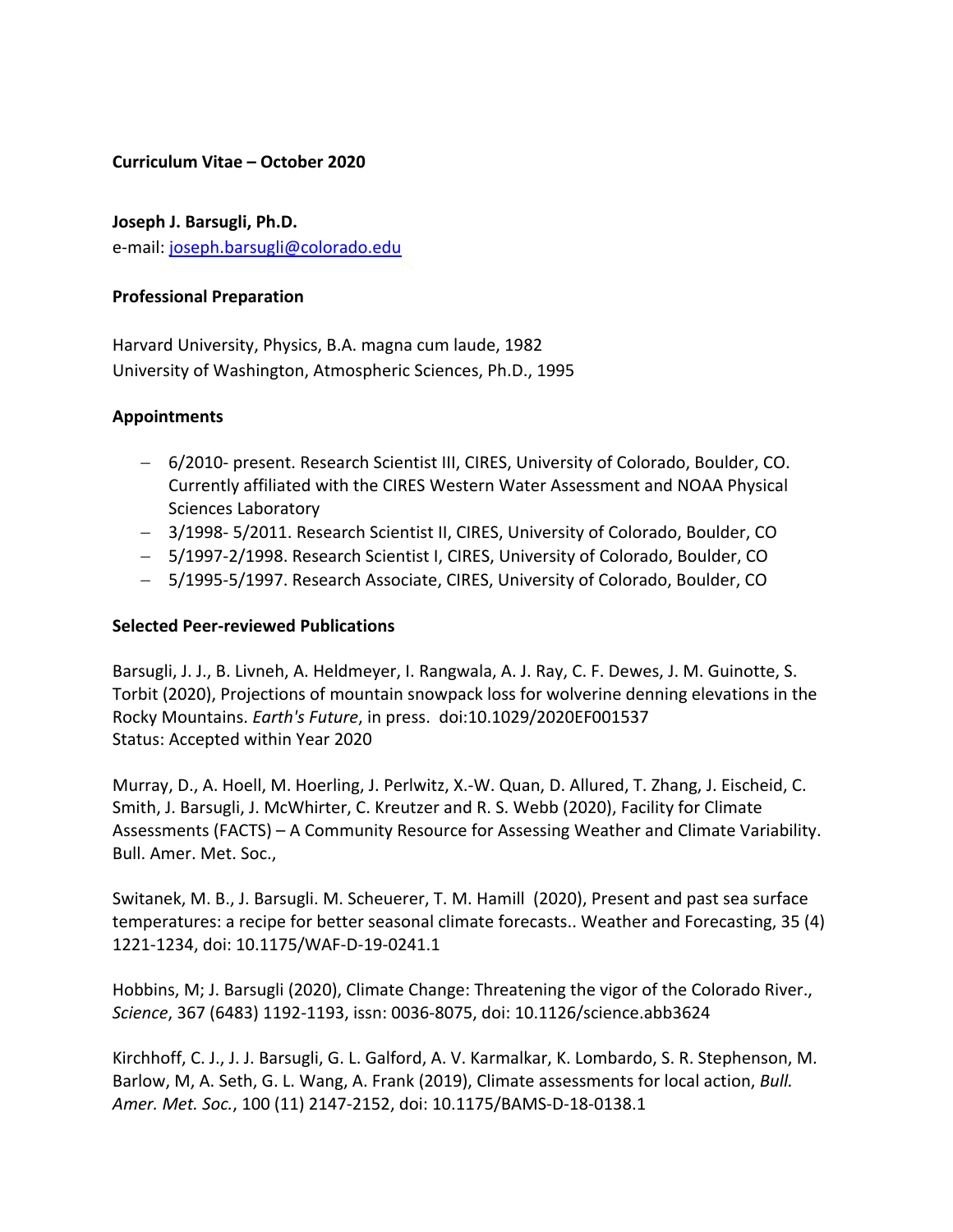Hoerling, M., J. Barsugli, B. Livneh, J. Eischeid, X. Quan,A. Badger, (2019), Causes for the Century-Long Decline in Colorado River Flow , *J. Climate*, *32* (23) 8181-8203, doi: 10.1175/JCLI-D-19-0207.1

Hobbins, M.T., I. Rangwala, J.J. Barsugli, C.F. Dewes, (2018) Extremes in evaporative demand and their implications for drought and drought monitoring in the 21st Century. Extreme Hydrology and Climate Variability: Monitoring, Modeling, Adaptation and Mitigation, edited by Melesse A.M., W. Abtew, G. Senay , Elsevier

Sofaer, H. R., J. J. Barsugli, C. S. Jarnevich, J. T. Abatzoglou, M. K. Talbert, B. W. Miller and J. T. Morisette, 2017: Designing ecological climate change impact assessments to reflect key climatic drivers. Glob. Change Biol., 23 (7) 2537-2553, doi: 10.1111/gcb.13653

Guentchev, G. S., R. B. Rood, C. M. Ammann, J. J. Barsugli, K. Ebi, V. Berrocal, M. S. ONeill, C. J. Gronlund, J. L. Vigh, B. Koziol and L. Cinquini, 2016: Evaluating the Appropriateness of Downscaled Climate Information for Projecting Risks of Salmonella. Int. J. Environ. Res. Public Health, 13 (3), doi: 10.3390/ijerph13030267

Livneh, B. , J. S. Deems, B. Buma, J. J. Barsugli, D. Schneider, N. P. Molotch, K. Wolter and C. A. Wessman, 2015: Catchment response to bark beetle outbreak and dust-on-snow in the Colorado Rocky Mountains. J. Hydrol., 523 196-210, doi: 10.1016/j.jhydrol.2015.01.039

Barsugli, J. J., et al., 2013: The Practitioner's Dilemma: How to Assess the Credibility of Downscaled Climate Projections. Eos Trans. AGU, 94 (46) 424-425

Deems, J. S., T. H. Painter, J. J. Barsugli, J. Belknap, B. Udall, 2013: Combined impacts of current and future dust deposition and regional warming on Colorado Basin snow dynamics and hydrology. Hydrol. Earth Syst. Sci., 17 (11) 4401-4413.

Barsugli, J. J., K. Nowak, B. Rajagopalan, J. R. Prairie and B. Harding, 2009: Comment on "When will Lake Mead go dry?" by T. P. Barnett and D. W. Pierce. Water Resour. Res., 45 , Art. No. W09601, doi: 10.1029/2008WR007627

# **Assessment Reports**

Lukas, J., K. Wolter, and J. Barsugli (2020), Weather and Climate Forecasting. Colorado River Basin Climate and Hydrology: State of the Science, 254-286, edited by Lukas, J. and E. Payton , Western Water Assessment, University of Colorado Boulder., Art. No. 7

Ray, A. J., J. J. Barsugli, B. Livneh, C. F. Dewes, I. Rangwala, A. Heldmyer, J. Stewart, 2017: Future snow persistence in Rocky Mountain and Glacier National Parks: An analysis to inform the USFWS Wolverine Species Status Assessment. A Report to the U.S. Fish and Wildlife Service Region 6, 54 pp.